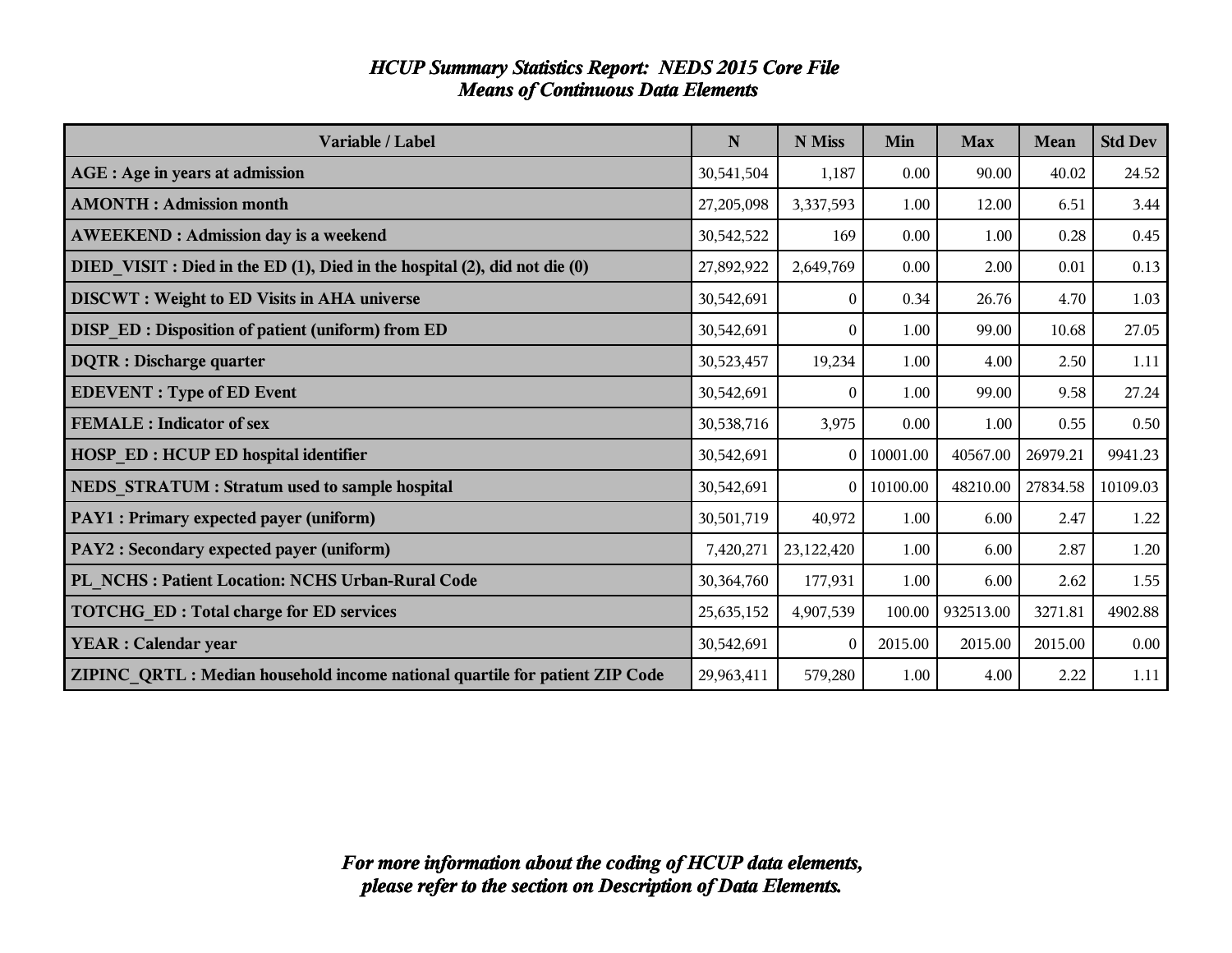# *HCUP Summary Statistics Report: NEDS 2015 Core File Frequency Distribution for AGE*

| <b>AGE</b>           | Frequency | Percent |
|----------------------|-----------|---------|
| $\therefore$ Missing | 404       | 0.00    |
| .C: Inconsistent     | 783       | 0.00    |
| $\overline{0}$       | 738,394   | 2.42    |
| $\mathbf{1}$         | 570,180   | 1.87    |
| $\overline{c}$       | 669,535   | 2.19    |
| 3                    | 338,880   | 1.11    |
| $\overline{4}$       | 293,802   | 0.96    |
| 5                    | 278,470   | 0.91    |
| 6                    | 254,094   | 0.83    |
| 7                    | 412,757   | 1.35    |
| 8                    | 215,872   | 0.71    |
| 9                    | 202,562   | 0.66    |
| 10                   | 194,699   | 0.64    |
| 11                   | 189,416   | 0.62    |
| 12                   | 330,450   | 1.08    |
| 13                   | 203,376   | 0.67    |
| 14                   | 225,863   | 0.74    |
| 15                   | 246,363   | 0.81    |
| 16                   | 367,399   | 1.20    |
| 17                   | 289,622   | 0.95    |
| 18                   | 354,117   | 1.16    |
| 19                   | 466,633   | 1.53    |
| 20                   | 408,260   | 1.34    |
| 21                   | 430,557   | 1.41    |
| 22                   | 669,475   | 2.19    |
| 23                   | 452,312   | 1.48    |
| 24                   | 463,234   | 1.52    |
| 25                   | 461,569   | 1.51    |
| 26                   | 450,503   | 1.47    |
| 27                   | 666,680   | 2.18    |
| 28                   | 429,266   | 1.41    |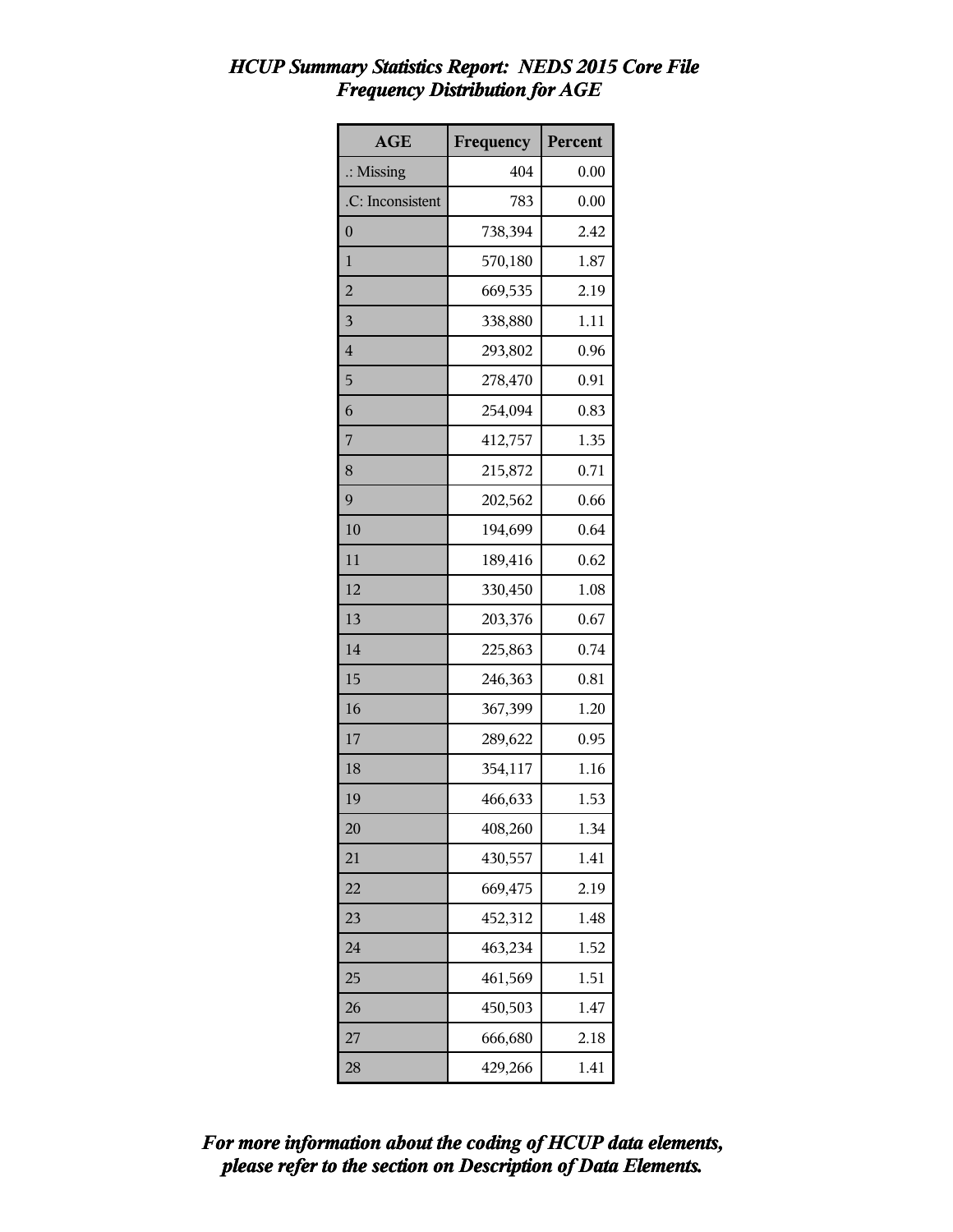# *HCUP Summary Statistics Report: NEDS 2015 Core File Frequency Distribution for AGE*

| <b>AGE</b> | Frequency | <b>Percent</b> |
|------------|-----------|----------------|
| 29         | 423,290   | 1.39           |
| 30         | 414,438   | 1.36           |
| 31         | 405,673   | 1.33           |
| 32         | 608,781   | 1.99           |
| 33         | 396,850   | 1.30           |
| 34         | 389,864   | 1.28           |
| 35         | 384,891   | 1.26           |
| 36         | 367,626   | 1.20           |
| 37         | 531,241   | 1.74           |
| 38         | 340,822   | 1.12           |
| 39         | 322,972   | 1.06           |
| 40         | 322,092   | 1.05           |
| 41         | 315,972   | 1.03           |
| 42         | 484,104   | 1.59           |
| 43         | 330,619   | 1.08           |
| 44         | 348,539   | 1.14           |
| 45         | 342,605   | 1.12           |
| 46         | 333,000   | 1.09           |
| 47         | 483,814   | 1.58           |
| 48         | 332,185   | 1.09           |
| 49         | 345,415   | 1.13           |
| 50         | 356,898   | 1.17           |
| 51         | 365,462   | 1.20           |
| 52         | 527,220   | 1.73           |
| 53         | 360,658   | 1.18           |
| 54         | 356,986   | 1.17           |
| 55         | 349,031   | 1.14           |
| 56         | 338,921   | 1.11           |
| 57         | 482,264   | 1.58           |
| 58         | 322,420   | 1.06           |
| 59         | 309,332   | 1.01           |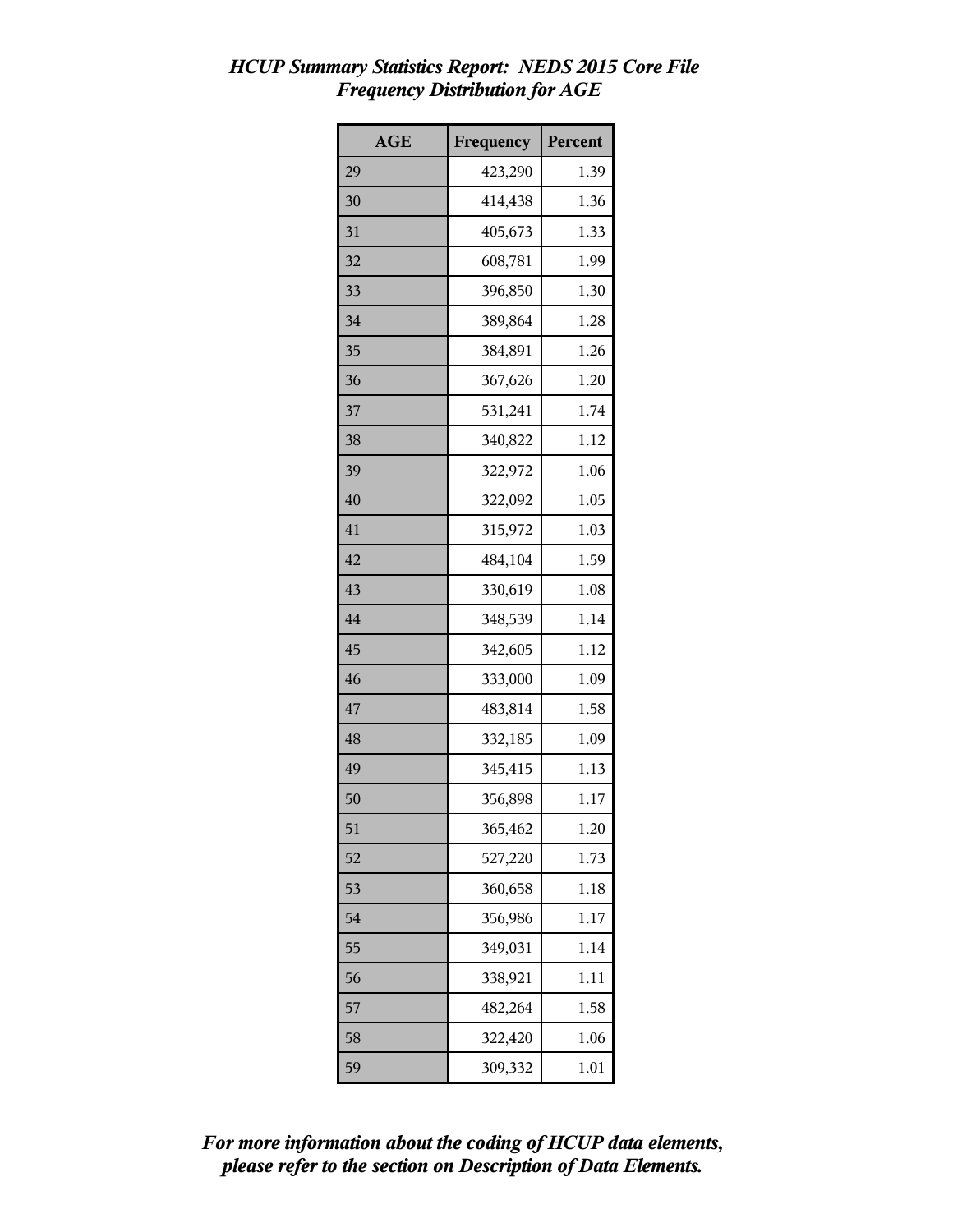# *HCUP Summary Statistics Report: NEDS 2015 Core File Frequency Distribution for AGE*

| <b>AGE</b> | Frequency | Percent |
|------------|-----------|---------|
| 60         | 299,198   | 0.98    |
| 61         | 289,081   | 0.95    |
| 62         | 402,418   | 1.32    |
| 63         | 264,444   | 0.87    |
| 64         | 254,161   | 0.83    |
| 65         | 255,395   | 0.84    |
| 66         | 253,247   | 0.83    |
| 67         | 381,376   | 1.25    |
| 68         | 263,520   | 0.86    |
| 69         | 215,175   | 0.70    |
| 70         | 212,715   | 0.70    |
| 71         | 217,260   | 0.71    |
| 72         | 331,611   | 1.09    |
| 73         | 208,720   | 0.68    |
| 74         | 197,637   | 0.65    |
| 75         | 194,112   | 0.64    |
| 76         | 190,255   | 0.62    |
| 77         | 276,579   | 0.91    |
| 78         | 181,886   | 0.60    |
| 79         | 180,638   | 0.59    |
| 80         | 177,741   | 0.58    |
| 81         | 168,246   | 0.55    |
| 82         | 245,896   | 0.81    |
| 83         | 166,215   | 0.54    |
| 84         | 162,122   | 0.53    |
| 85         | 156,547   | 0.51    |
| 86         | 146,920   | 0.48    |
| 87         | 199,180   | 0.65    |
| 88         | 128,965   | 0.42    |
| 89         | 115,375   | 0.38    |
| 90         | 536,544   | 1.76    |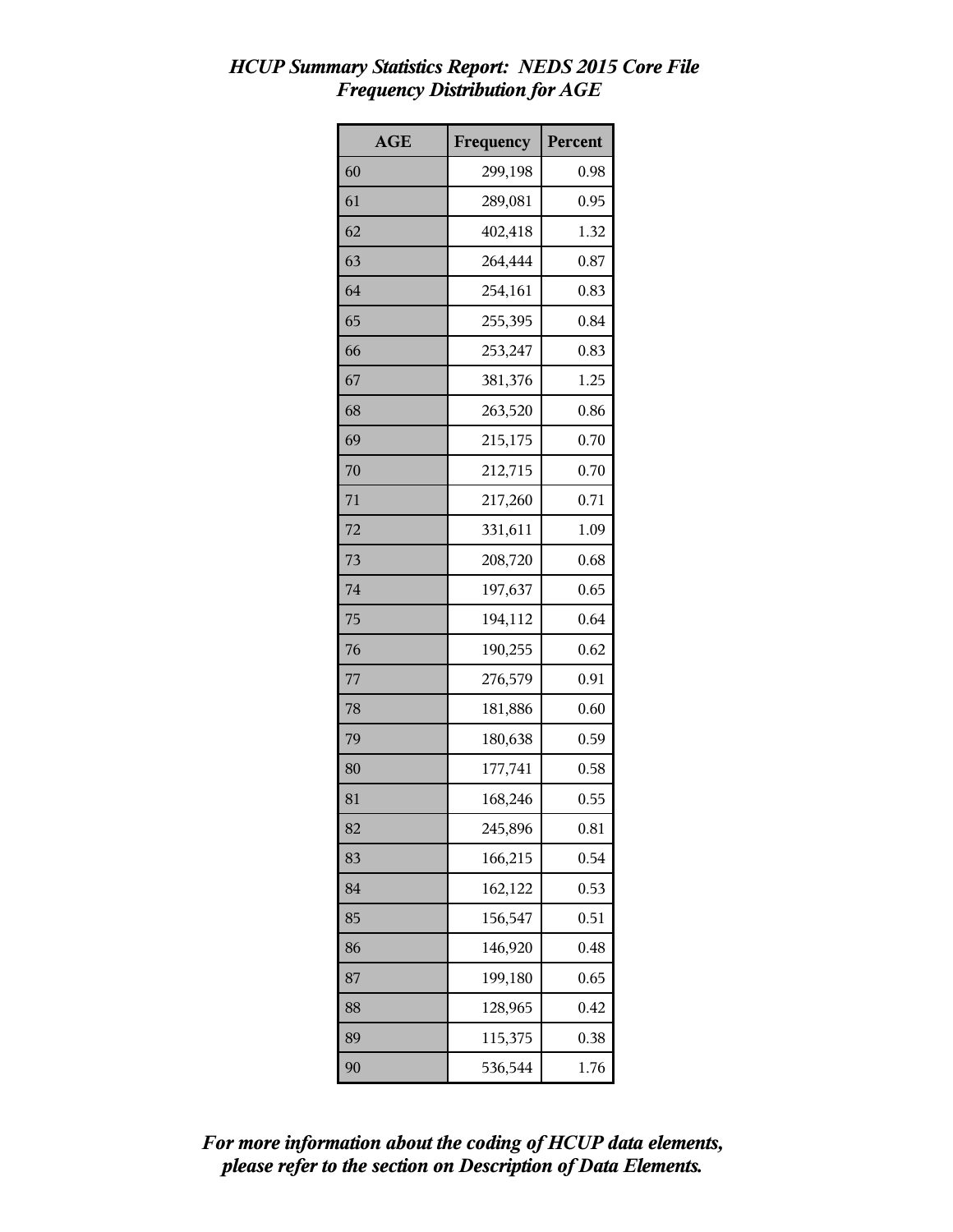| <b>AMONTH</b>        | Frequency | Percent |
|----------------------|-----------|---------|
| $\therefore$ Missing | 3,337,583 | 10.93   |
| .A: Invalid          | $\leq 10$ | * **    |
| 1: January           | 2,329,006 | 7.63    |
| 2: February          | 2,044,327 | 6.69    |
| 3: March             | 2,338,059 | 7.66    |
| 4: April             | 2,262,707 | 7.41    |
| $5:$ May             | 2,346,291 | 7.68    |
| 6: June              | 2,233,249 | 7.31    |
| 7: July              | 2,313,227 | 7.57    |
| 8: August            | 2,317,885 | 7.59    |
| 9: September         | 2,285,582 | 7.48    |
| 10: October          | 2,270,356 | 7.43    |
| 11: November         | 2,193,878 | 7.18    |
| 12: December         | 2,270,531 | 7.43    |

## *HCUP Summary Statistics Report: NEDS 2015 Core File Frequency Distribution for AMONTH*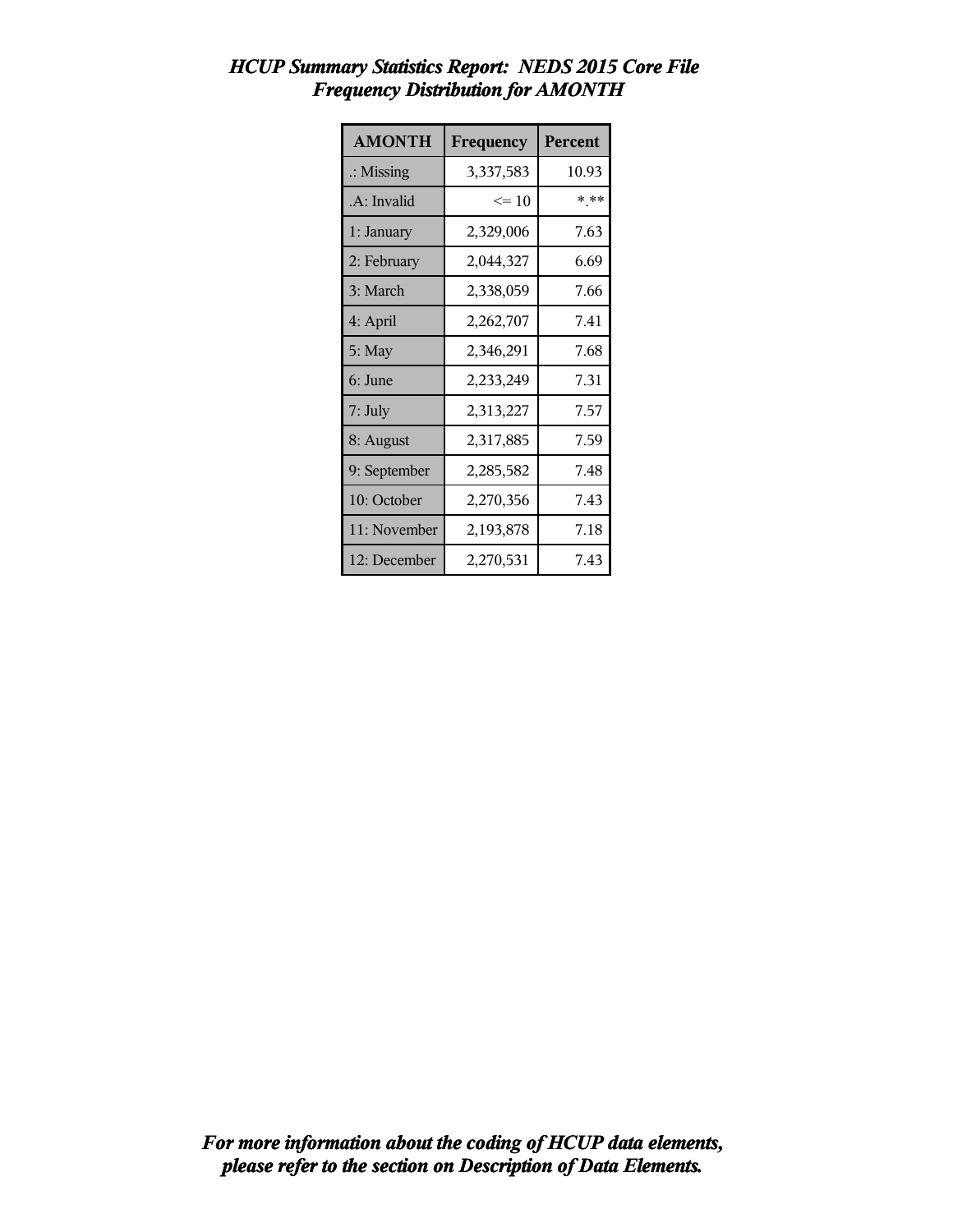| <b>AWEEKEND</b>      | Frequency  | Percent |
|----------------------|------------|---------|
| $\therefore$ Missing | 169        | 0.00    |
| 0: Monday-Friday     | 21,983,075 | 71.97   |
| 1: Saturday-Sunday   | 8,559,447  | 28.02   |

## *HCUP Summary Statistics Report: NEDS 2015 Core File Frequency Distribution for AWEEKEND*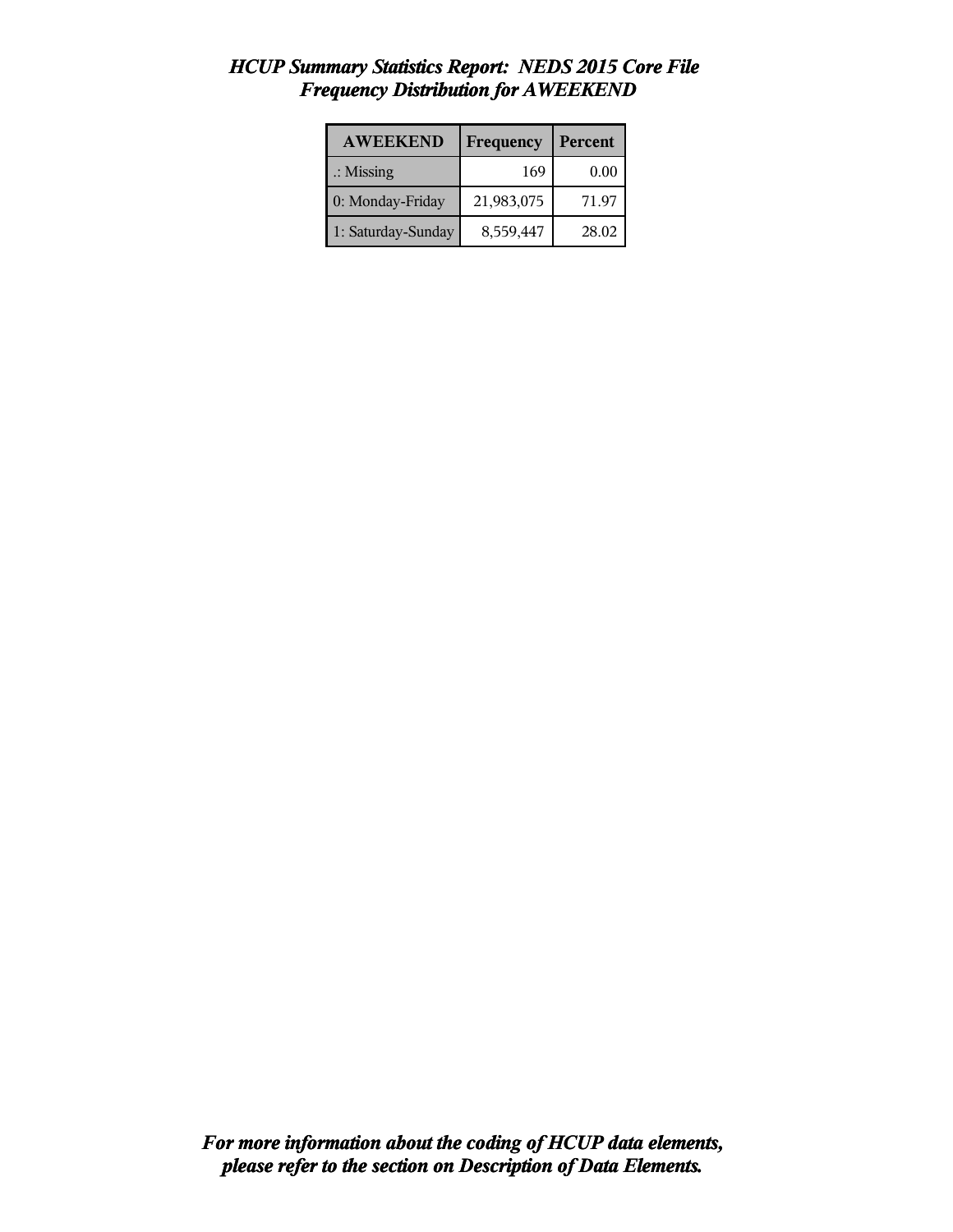| <b>DIED VISIT</b>       | Frequency  | Percent |
|-------------------------|------------|---------|
| $\therefore$ Missing    | 2,649,769  | 8.68    |
| 0: Did not die          | 27,743,851 | 90.84   |
| 1: Died in the ED       | 37,704     | 0.12    |
| 2: Died in the hospital | 111,367    | 0.36    |

# *HCUP Summary Statistics Report: NEDS 2015 Core File Frequency Distribution for DIED\_VISIT*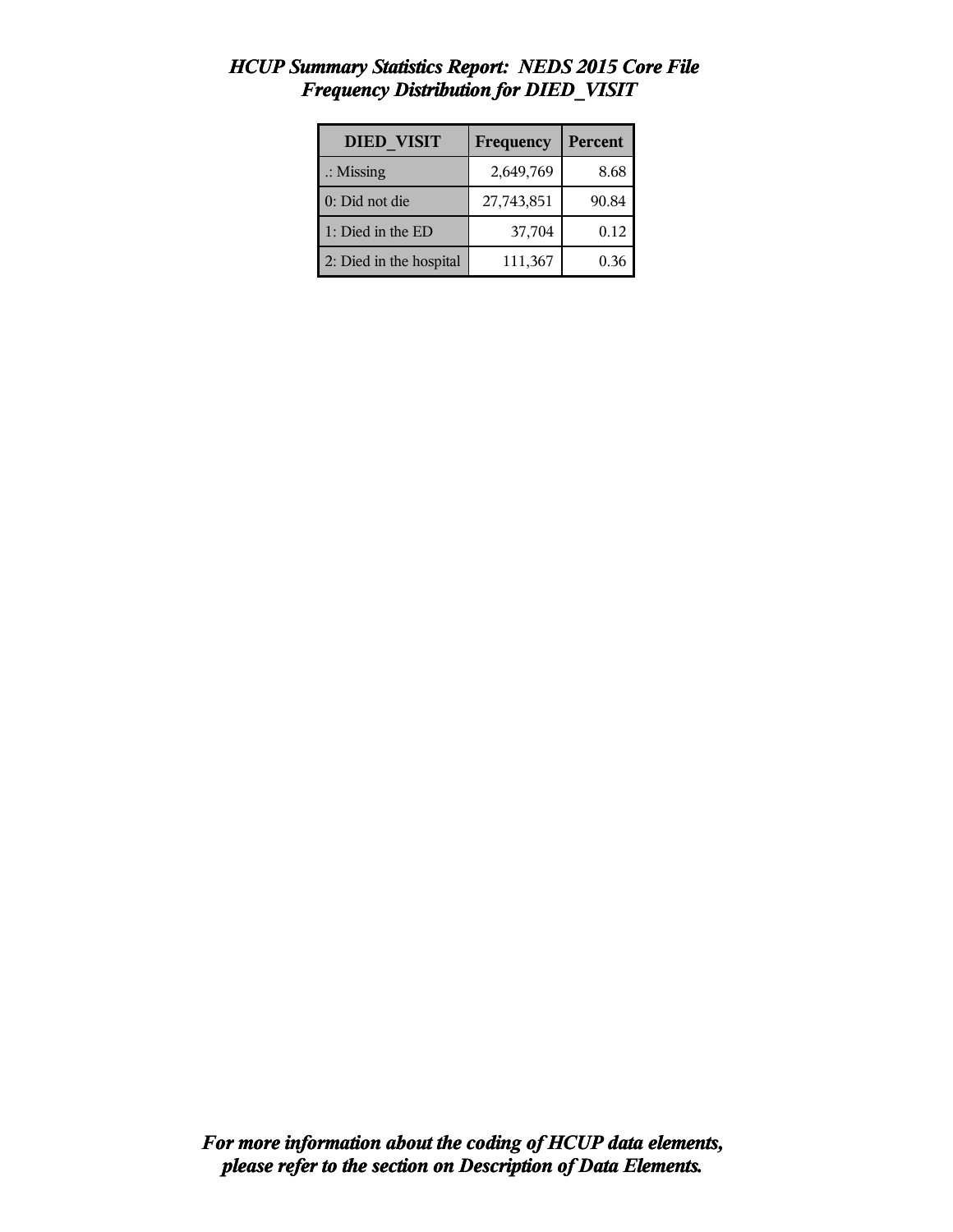## *HCUP Summary Statistics Report: NEDS 2015 Core File Frequency Distribution for DISCWT*

|           | <b>DISCWT</b> Frequency | Percent  |
|-----------|-------------------------|----------|
| Non-blank | 30,542,691              | 100.00 l |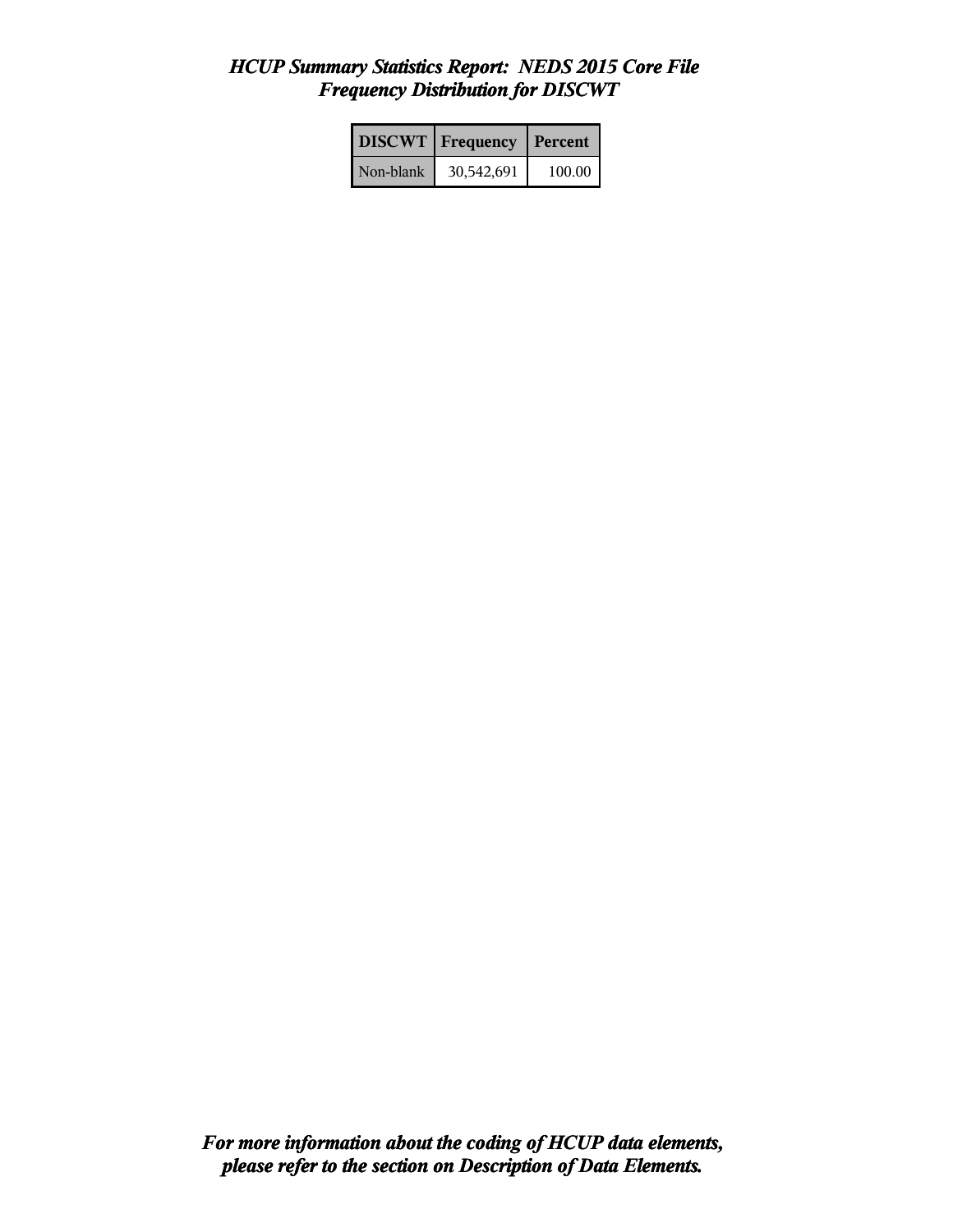| <b>DISP ED</b>                                         | Frequency  | Percent |
|--------------------------------------------------------|------------|---------|
| 1: Routine                                             | 22,449,537 | 73.50   |
| 2: Transfer: short-term hospital                       | 403,767    | 1.32    |
| 5: Transfer: other type of facility                    | 360,334    | 1.18    |
| 6: Home health care                                    | 52,431     | 0.17    |
| 7: Against medical advice                              | 371,206    | 1.22    |
| 9: Admitted as an inpatient to this hospital           | 4,221,098  | 13.82   |
| 20: Died in ED                                         | 37,704     | 0.12    |
| 98: Not admitted to this hospital, destination unknown | 2,646,281  | 8.66    |
| 99: Discharged alive, destination unknown              | 333        | 0.00    |

## *HCUP Summary Statistics Report: NEDS 2015 Core File Frequency Distribution for DISP\_ED*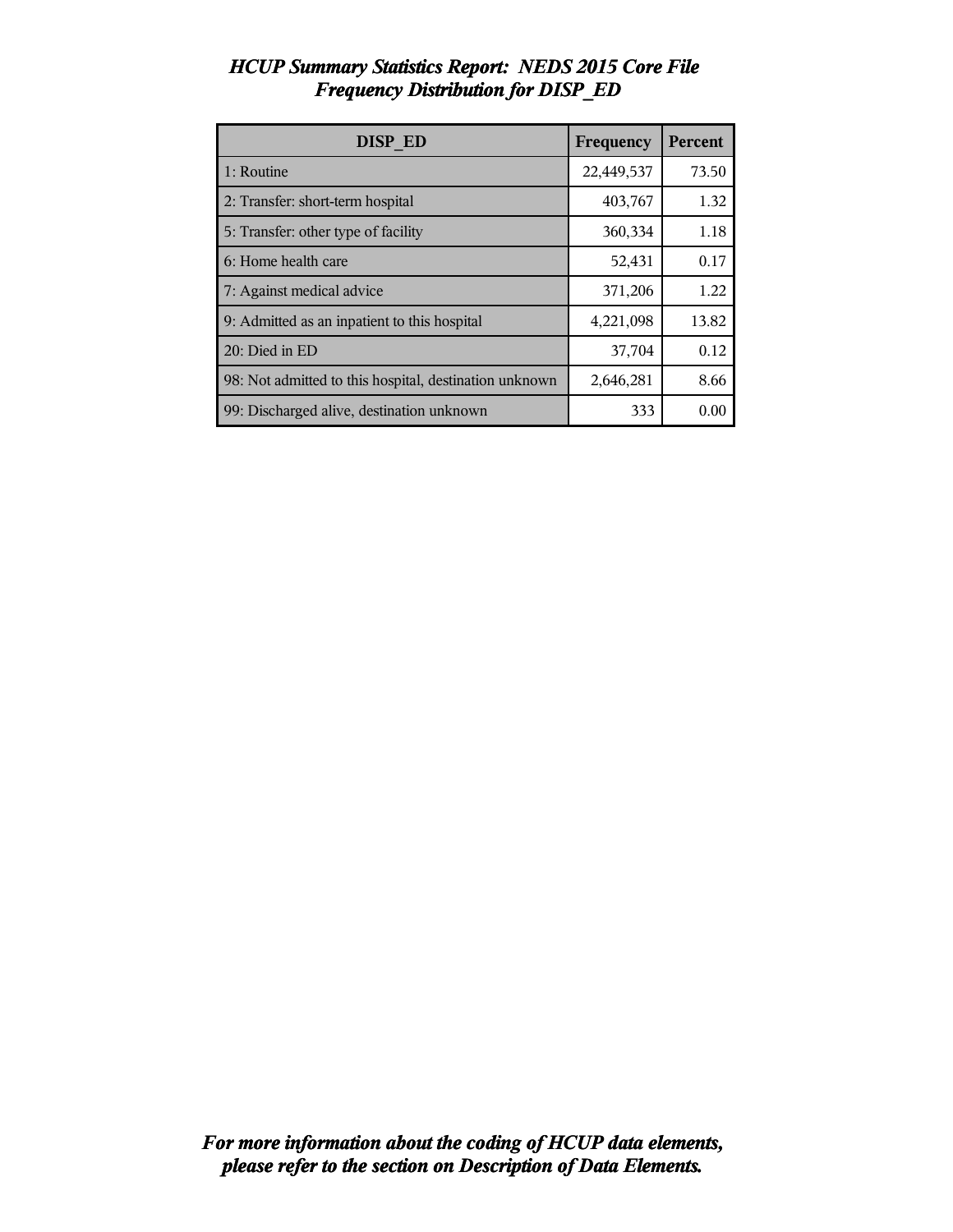| <b>DQTR</b>          | Frequency | Percent |
|----------------------|-----------|---------|
| $\therefore$ Missing | 19,234    | 0.06    |
| 1: First quarter     | 7,545,557 | 24.70   |
| 2: Second quarter    | 7,677,064 | 25.14   |
| 3: Third quarter     | 7,727,489 | 25.30   |
| 4: Fourth quarter    | 7,573,347 | 24.80   |

## *HCUP Summary Statistics Report: NEDS 2015 Core File Frequency Distribution for DQTR*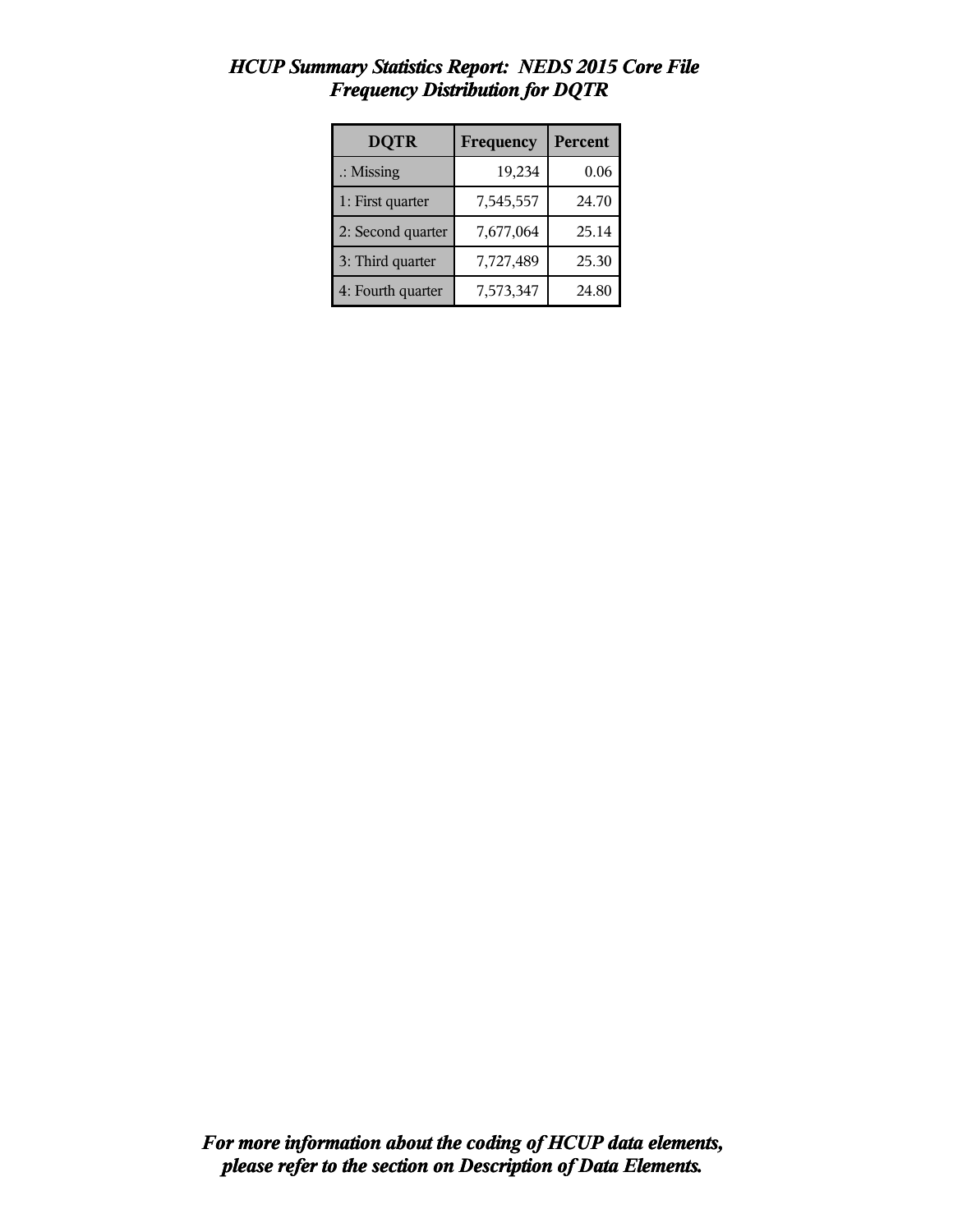### *HCUP Summary Statistics Report: NEDS 2015 Core File Frequency Distribution for EDEVENT*

| <b>EDEVENT</b>                                                                           | Frequency    | <b>Percent</b> |
|------------------------------------------------------------------------------------------|--------------|----------------|
| 1: ED visit in which the patient is treated and released                                 | 23, 233, 508 | 76.07          |
| 2: ED visit in which the patient is admitted to this same hospital                       | 4,221,098    | 13.82          |
| 3: ED visit in which the patient is transferred to another short-term hospital           | 403,767      | 1.32           |
| 9: ED visit in which the patient died in the ED                                          | 37,704       | 0.12           |
| 98: ED visit in which patient is not admitted to this same hospital, destination unknown | 2,646,281    | 8.66           |
| 99: ED visit in which the patient is discharged alive, destination unknown               | 333          | 0.00           |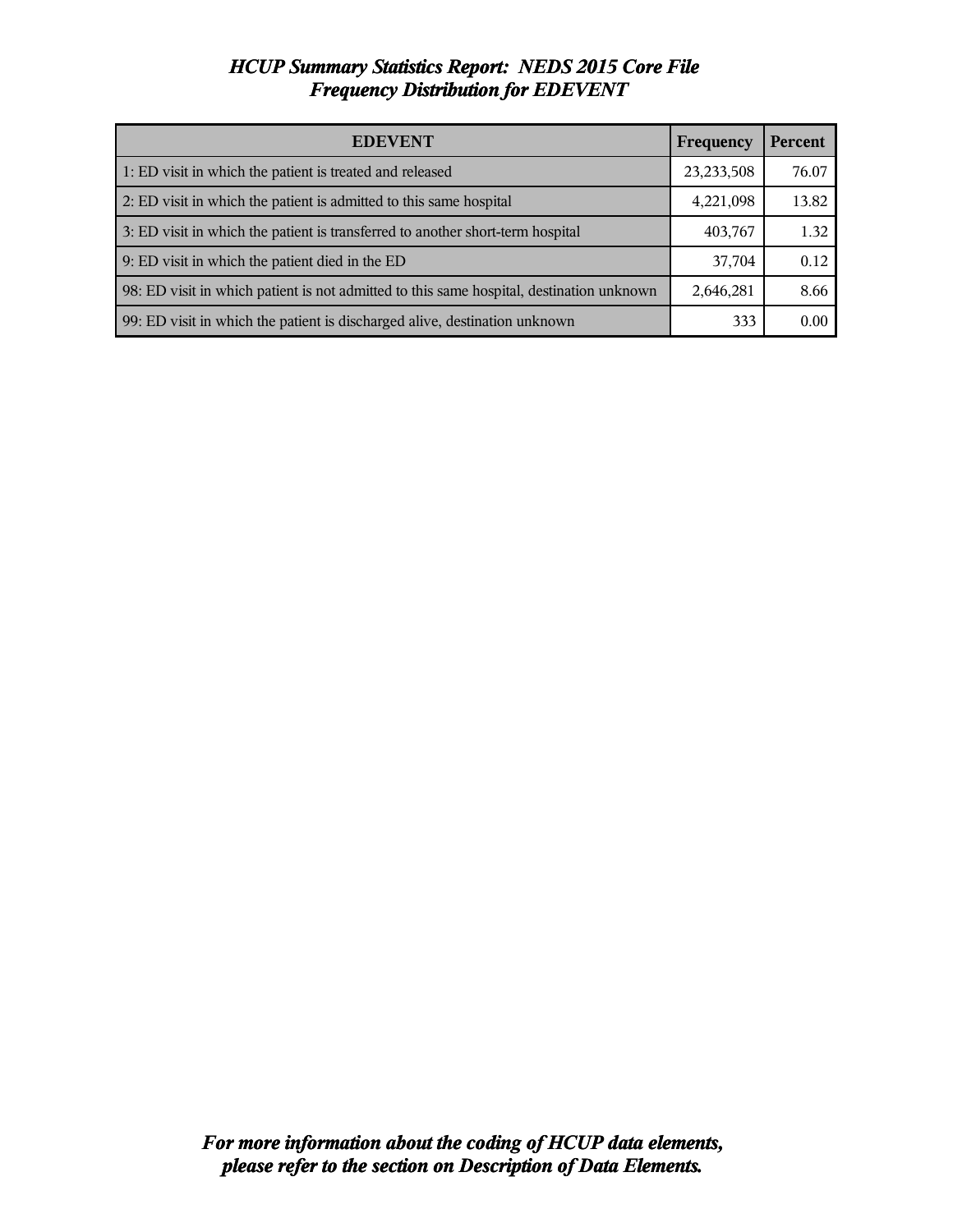| <b>FEMALE</b>        | Frequency  | <b>Percent</b> |
|----------------------|------------|----------------|
| $\therefore$ Missing | 869        | 0.00           |
| .A: Invalid          | $\leq 10$  | * **           |
| .C: Inconsistent     | 3,103      | 0.01           |
| 0: Male              | 13,627,252 | 44.62          |
| 1: Female            | 16,911,464 | 55.37          |

### *HCUP Summary Statistics Report: NEDS 2015 Core File Frequency Distribution for FEMALE*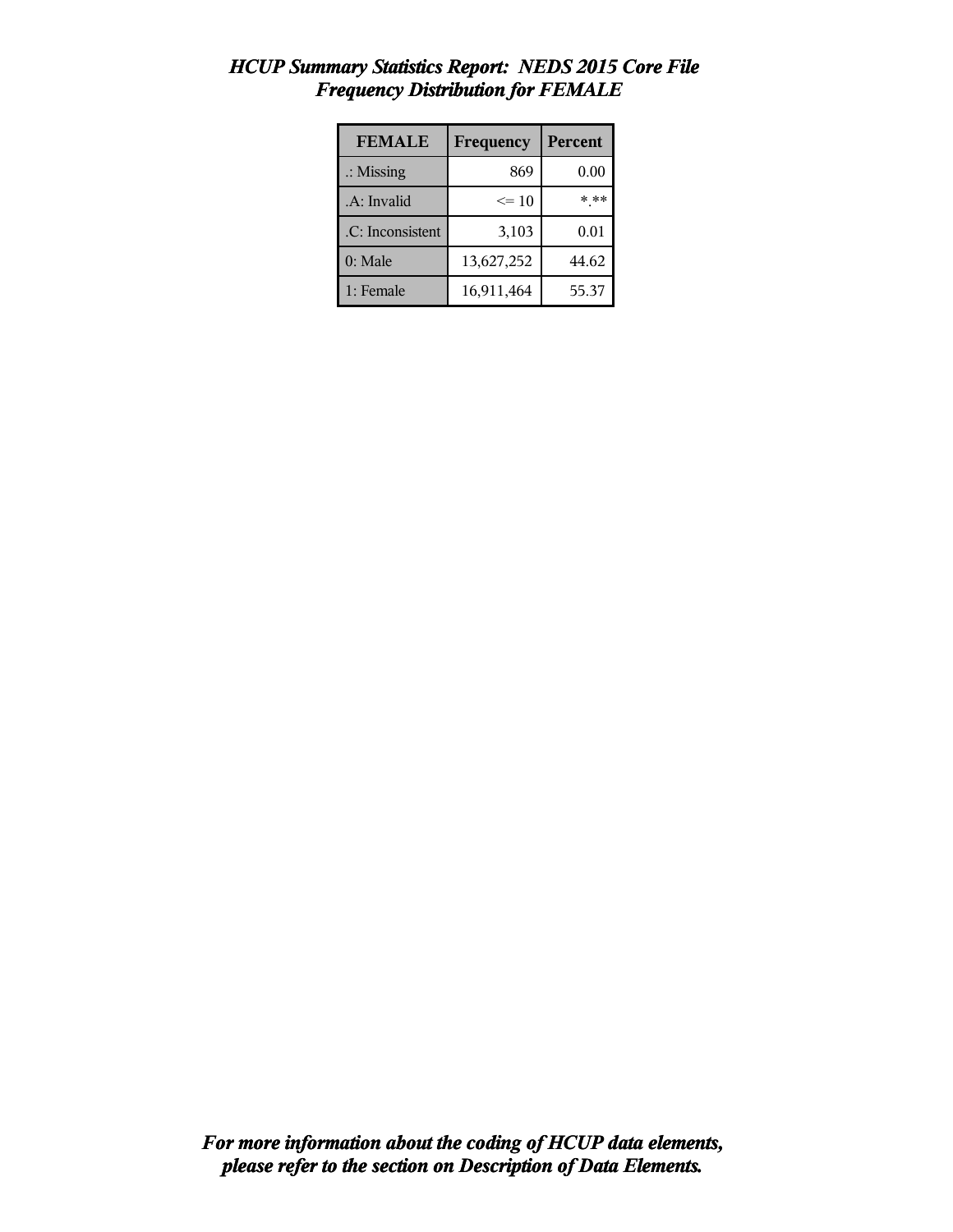### *HCUP Summary Statistics Report: NEDS 2015 Core File Frequency Distribution for HCUPFILE*

| <b>HCUPFILE</b> | <b>Frequency</b> | Percent |
|-----------------|------------------|---------|
| <b>SEDD</b>     | 26,321,593       | 86.18   |
| I SID           | 4,221,098        | 13.82   |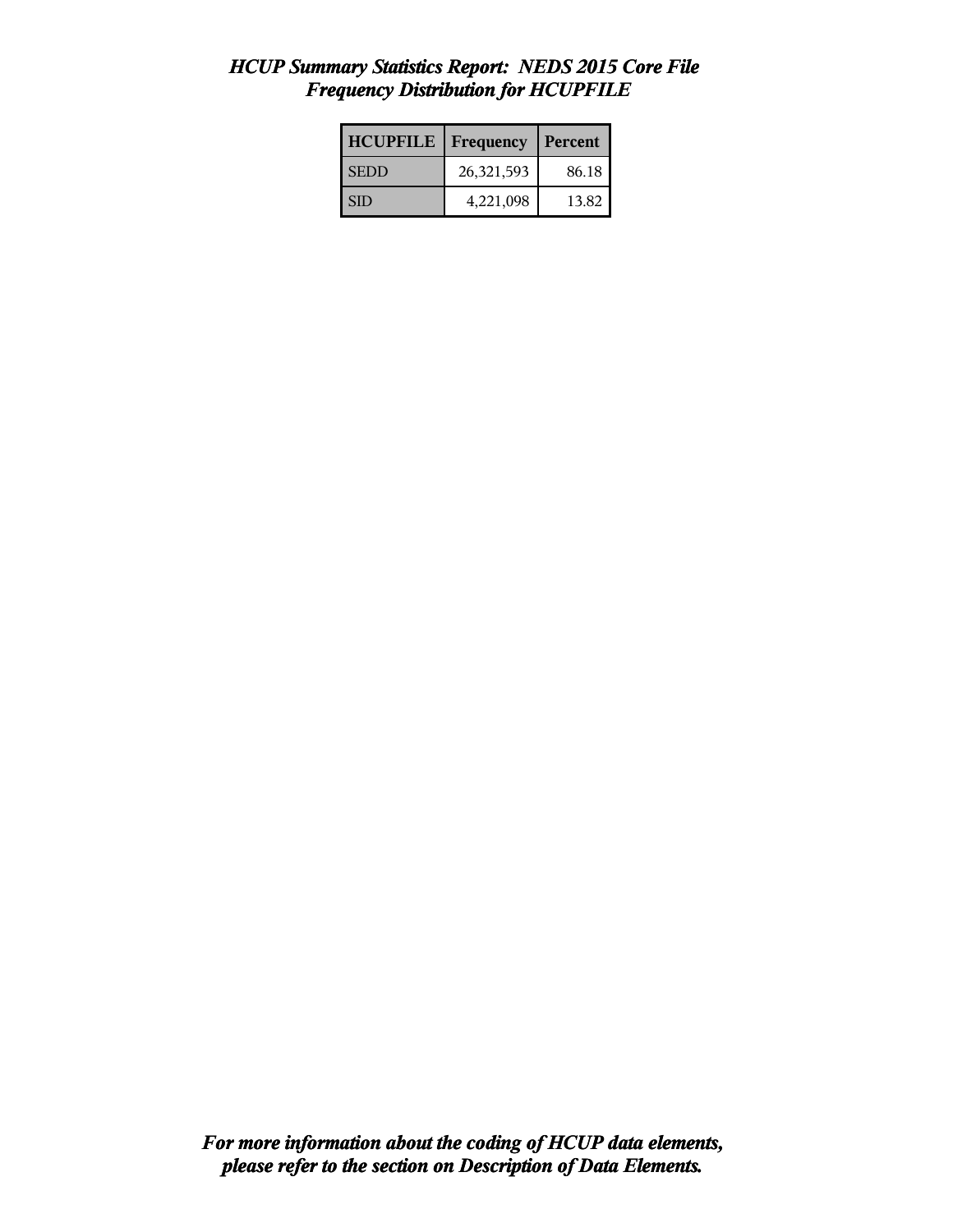| PAY1                 | Frequency | <b>Percent</b> |
|----------------------|-----------|----------------|
| $\therefore$ Missing | 35,104    | 0.11           |
| .A: Invalid          | 5,868     | 0.02           |
| 1: Medicare          | 7,057,201 | 23.11          |
| 2: Medicaid          | 9,862,545 | 32.29          |
| 3: Private insurance | 8,620,897 | 28.23          |
| 4: Self-pay          | 3,496,912 | 11.45          |
| 5: No charge         | 136,822   | 0.45           |
| 6: Other             | 1,327,342 | 4.35           |

## *HCUP Summary Statistics Report: NEDS 2015 Core File Frequency Distribution for PAY1*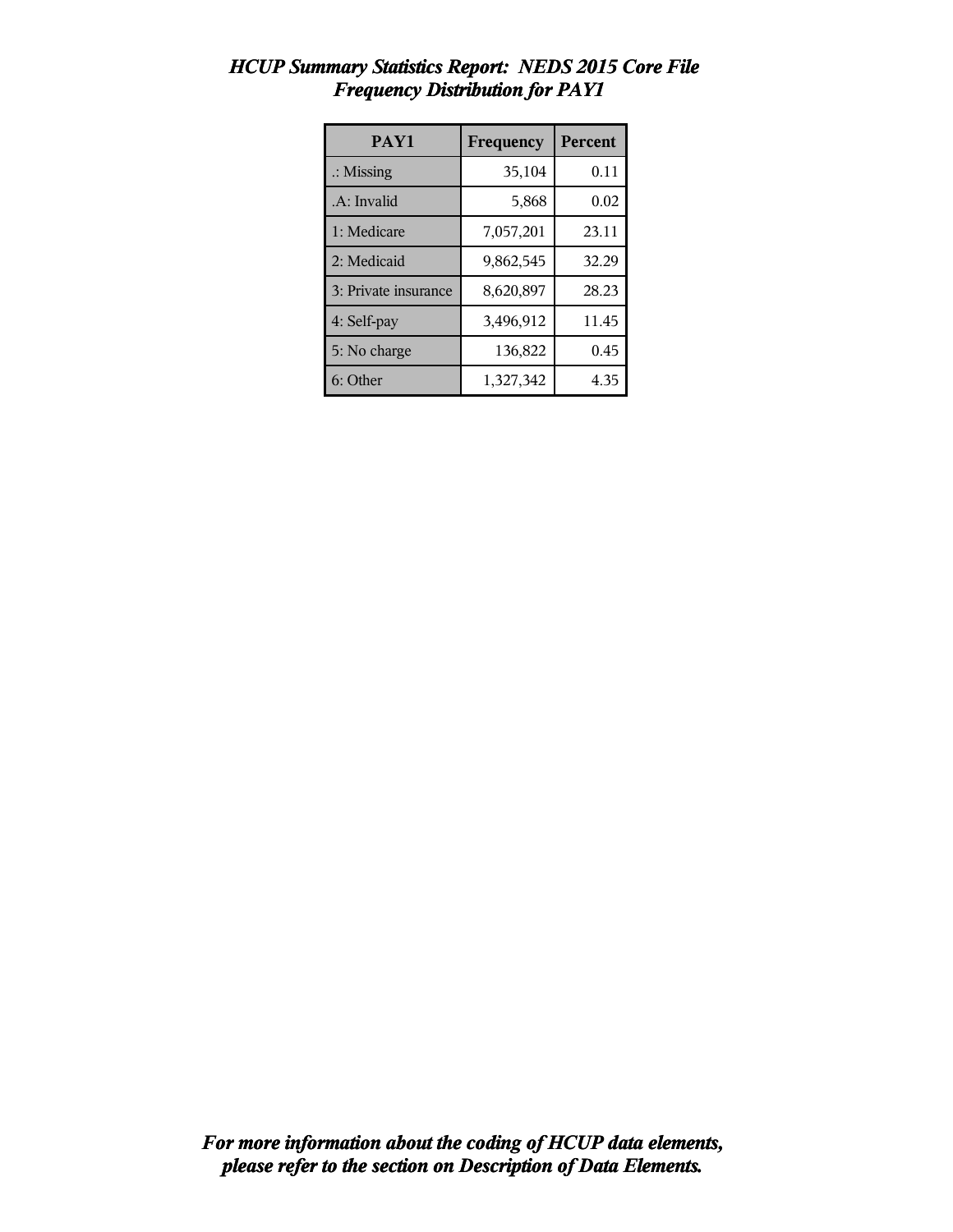| PAY <sub>2</sub>     | Frequency  | <b>Percent</b> |
|----------------------|------------|----------------|
| $\therefore$ Missing | 22,854,169 | 74.83          |
| .A: Invalid          | 268,251    | 0.88           |
| 1: Medicare          | 817,549    | 2.68           |
| 2: Medicaid          | 2,080,280  | 6.81           |
| 3: Private insurance | 2,631,861  | 8.62           |
| 4: Self-pay          | 1,436,320  | 4.70           |
| 5: No charge         | 20,036     | 0.07           |
| 6: Other             | 434,225    | 1.42           |

## *HCUP Summary Statistics Report: NEDS 2015 Core File Frequency Distribution for PAY2*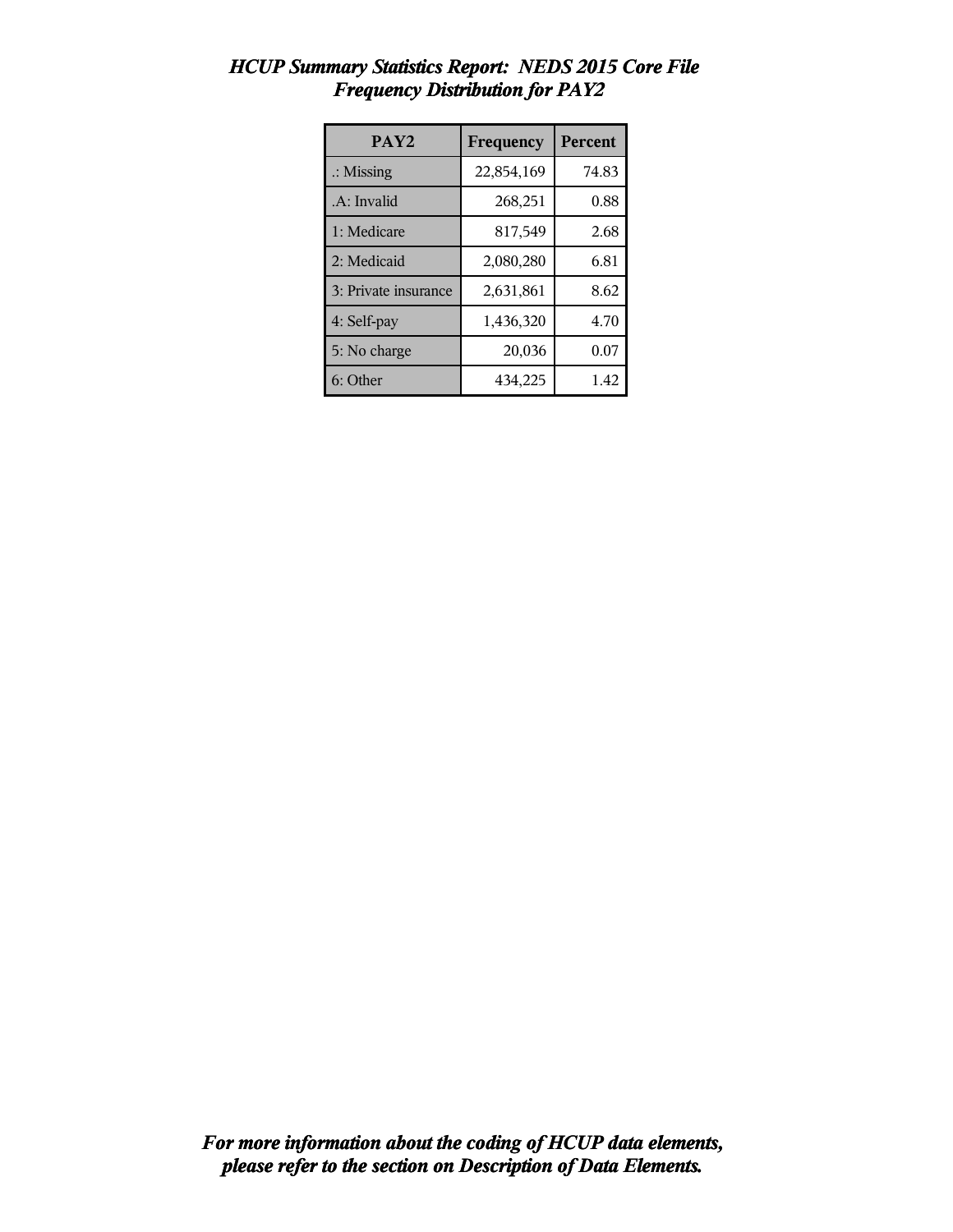| <b>TOTCHG ED</b>     | Frequency  | Percent |
|----------------------|------------|---------|
| $\therefore$ Missing | 4,835,604  | 15.83   |
| .A: Invalid          | 12         | 0.00    |
| .C: Inconsistent     | 71,923     | 0.24    |
| \$100-\$1,000        | 6,781,097  | 22.20   |
| $$1,001 - $5,000$    | 14,621,327 | 47.87   |
| \$5,001-\$10,000     | 2,753,172  | 9.01    |
| \$10,001-\$50,000    | 1,451,361  | 4.75    |
| \$50,001-\$75,000    | 21,550     | 0.07    |
| Over \$75,000        | 6,645      | 0.02    |

## *HCUP Summary Statistics Report: NEDS 2015 Core File Frequency Distribution for TOTCHG\_ED*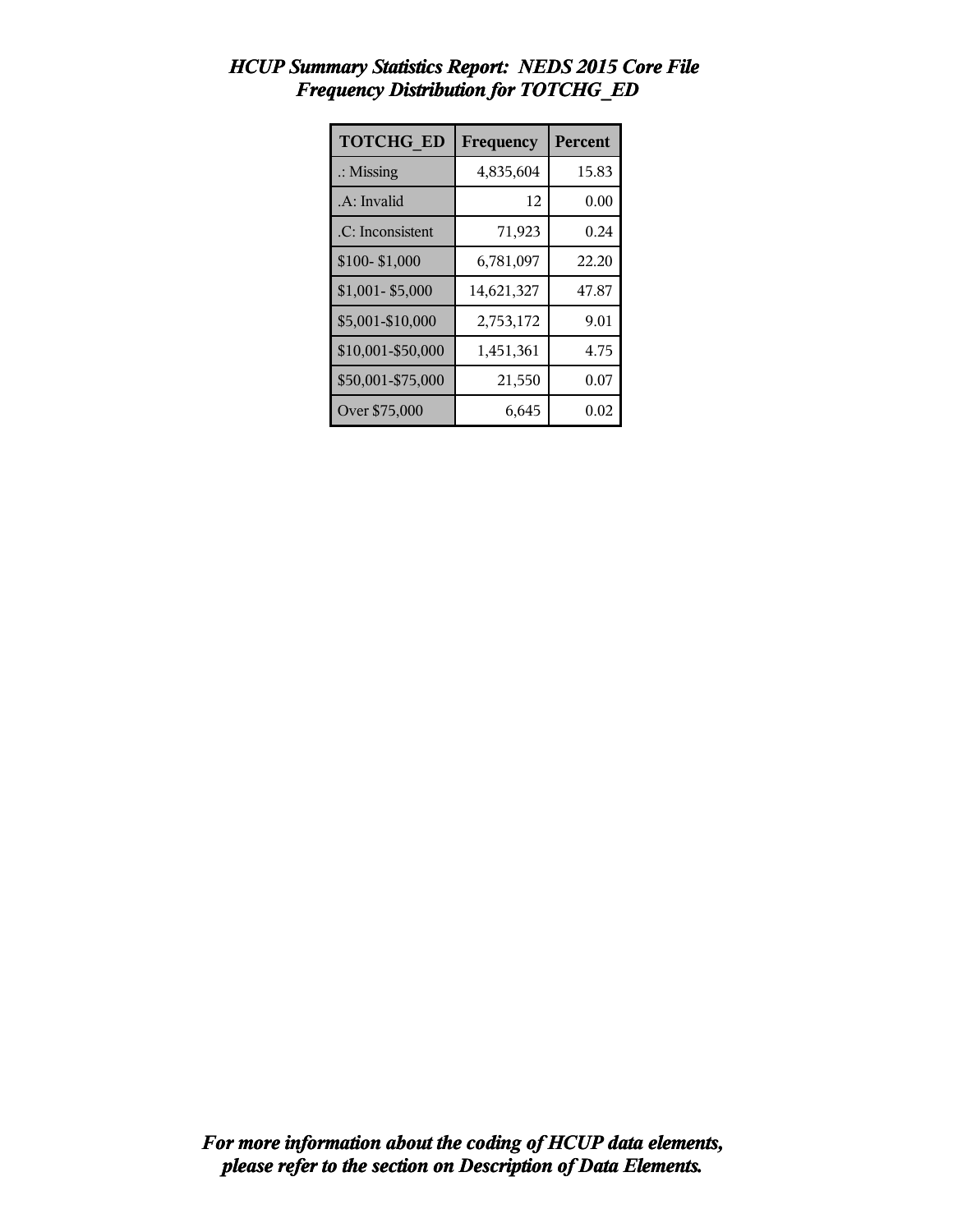## *HCUP Summary Statistics Report: NEDS 2015 Core File Frequency Distribution for YEAR*

|      | <b>YEAR</b> Frequency | <b>Percent</b> |
|------|-----------------------|----------------|
| 2015 | 30,542,691            | 100.00         |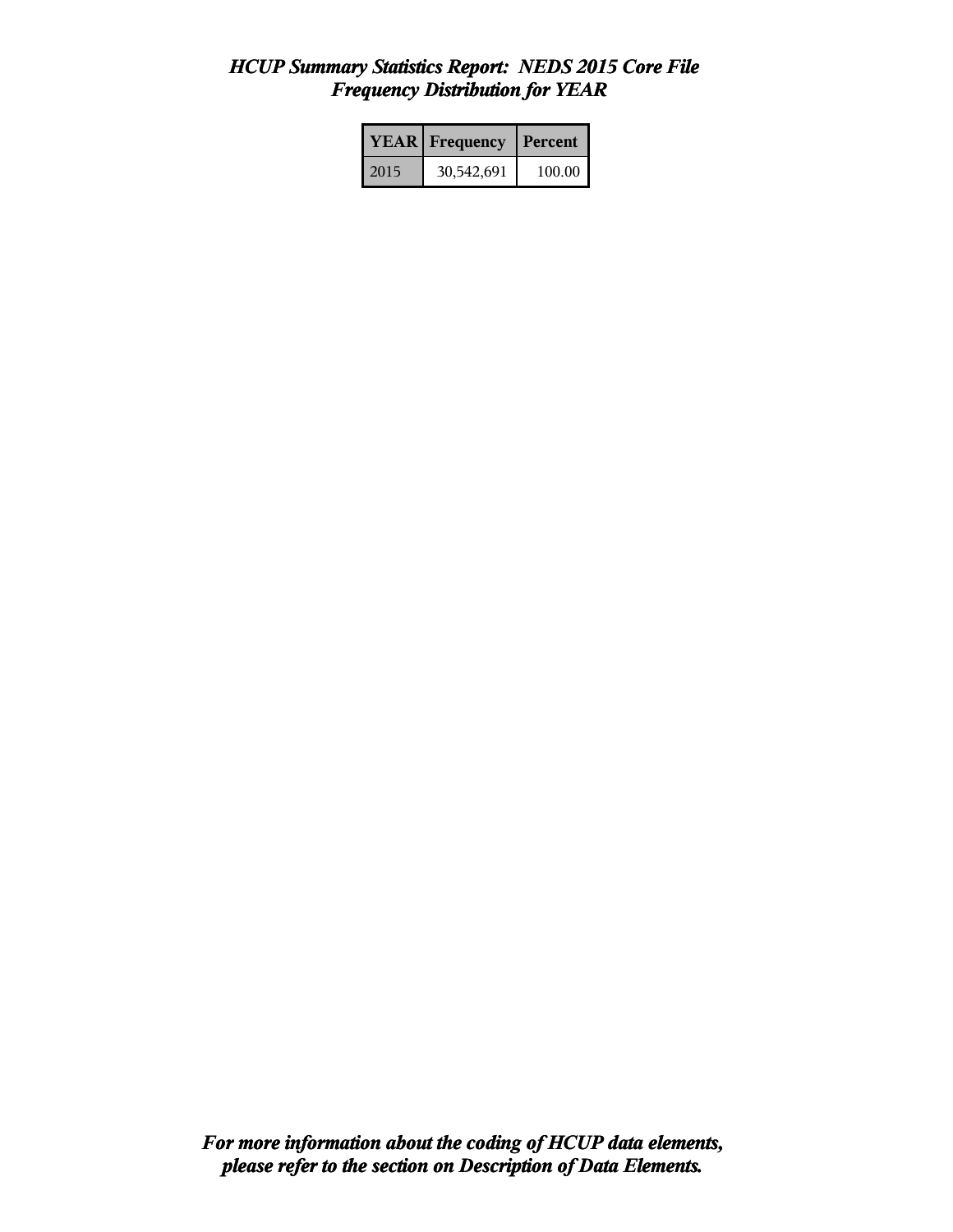| <b>ZIPINC QRTL</b>   | Frequency  | <b>Percent</b> |
|----------------------|------------|----------------|
| $\therefore$ Missing | 573,933    | 1.88           |
| .A: Invalid          | 5,347      | 0.02           |
| 1: First quartile    | 10,651,221 | 34.87          |
| 2: Second quartile   | 7,225,672  | 23.66          |
| 3: Third quartile    | 6,860,892  | 22.46          |
| 4: Fourth quartile   | 5,225,626  | 17.11          |

# *HCUP Summary Statistics Report: NEDS 2015 Core File Frequency Distribution for ZIPINC\_QRTL*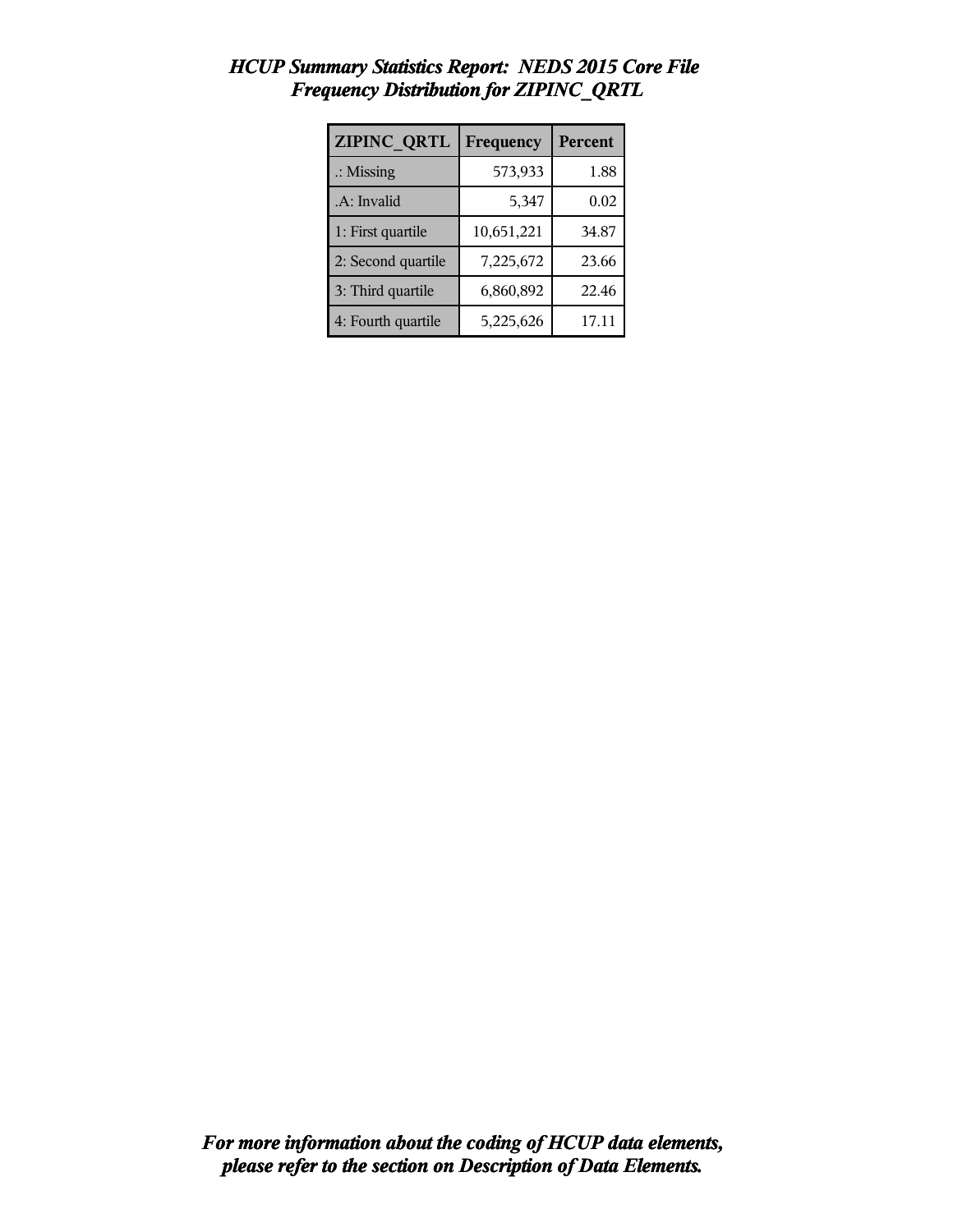| <b>Moments</b>         |            |                         |            |  |
|------------------------|------------|-------------------------|------------|--|
| N                      | 30542691   | <b>Sum Weights</b>      | 30542691   |  |
| Mean                   | 4.6973487  | <b>Sum Observations</b> | 143469670  |  |
| <b>Std Deviation</b>   | 1.02956101 | <b>Variance</b>         | 1.05999588 |  |
| <b>Skewness</b>        | 0.2223092  | <b>Kurtosis</b>         | 8.7654151  |  |
| <b>Uncorrected SS</b>  | 706302194  | <b>Corrected SS</b>     | 32375125.4 |  |
| <b>Coeff Variation</b> | 21.9179174 | <b>Std Error Mean</b>   | 0.00018629 |  |

#### *Variable: DISCWT (Weight to ED Visits in AHA universe)*

| <b>Basic Statistical Measures</b> |          |                            |          |
|-----------------------------------|----------|----------------------------|----------|
| Location<br><b>Variability</b>    |          |                            |          |
| Mean                              | 4.697349 | <b>Std Deviation</b>       | 1.02956  |
| <b>Median</b>                     | 4.575201 | <b>Variance</b>            | 1.06000  |
| Mode                              | 4.275748 | Range                      | 26.41270 |
|                                   |          | <b>Interquartile Range</b> | 1.14887  |

| <b>Tests for Location: Mu0=0</b> |                             |                    |                |         |  |
|----------------------------------|-----------------------------|--------------------|----------------|---------|--|
| <b>Test</b>                      | <b>Statistic</b><br>p Value |                    |                |         |  |
| Student's t                      |                             | 25214.73 $ Pr> t $ |                | < 0001  |  |
| <b>Sign</b>                      | M<br>15271346               |                    | $P_r \geq  M $ | < 0001  |  |
| <b>Signed Rank</b>               | S                           | 2.332E14           | $Pr \geq  S $  | < 0.001 |  |

| <b>Quantiles (Definition 5)</b> |           |  |
|---------------------------------|-----------|--|
| Level<br>Quantile               |           |  |
| 100% Max                        | 26.757649 |  |
| 99%                             | 7.729075  |  |
| 95%                             | 6.590901  |  |
| 90%                             | 5.873662  |  |
| 75% Q3                          | 5.246138  |  |
| 50% Median                      | 4.575201  |  |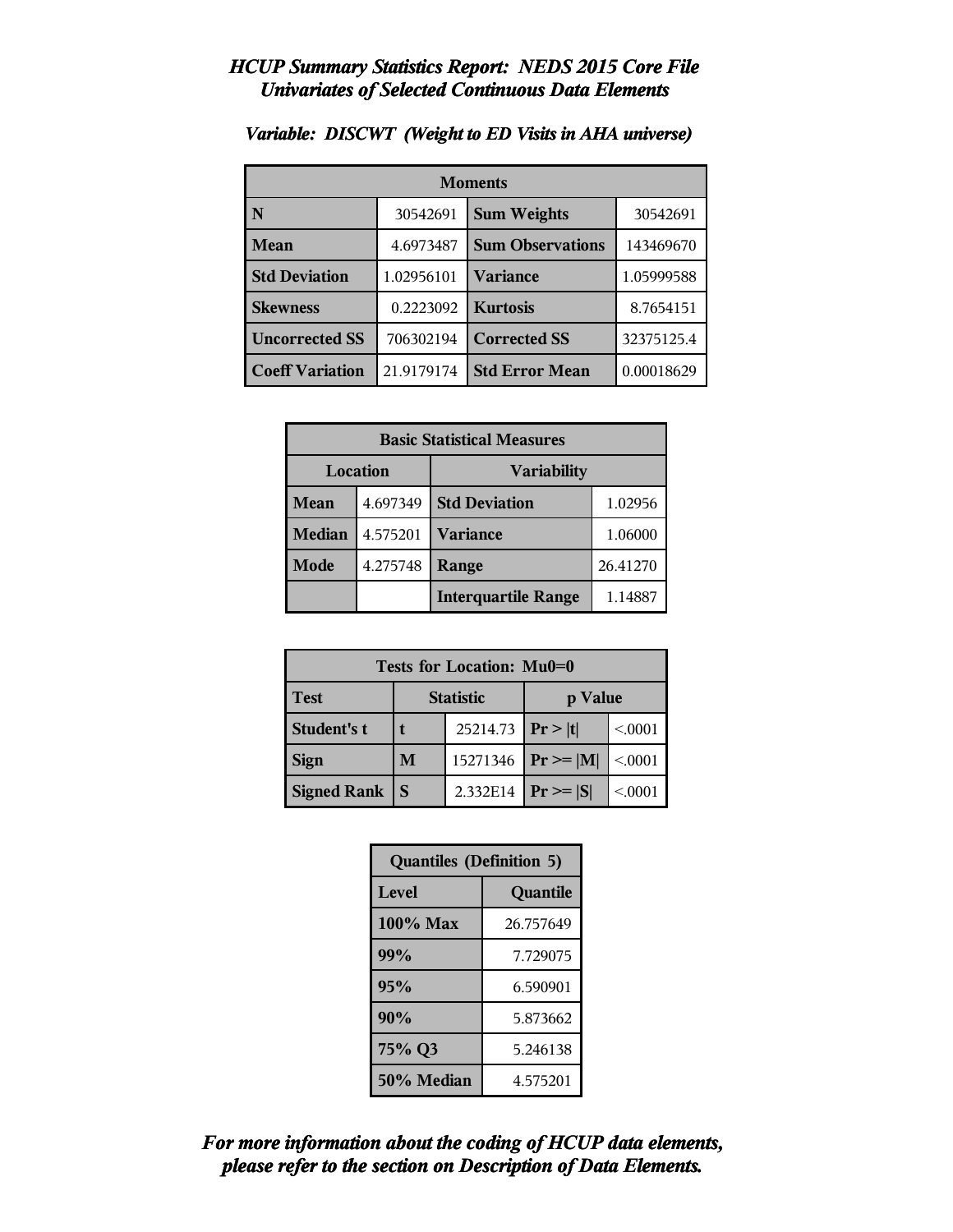| <b>Quantiles (Definition 5)</b> |          |  |
|---------------------------------|----------|--|
| Level                           | Quantile |  |
| 25% Q1                          | 4.097268 |  |
| 10%                             | 3.797874 |  |
| 5%                              | 3.294477 |  |
| $1\%$                           | 1.186314 |  |
| $0\%$ Min                       | 0.344953 |  |

*Variable: DISCWT (Weight to ED Visits in AHA universe)*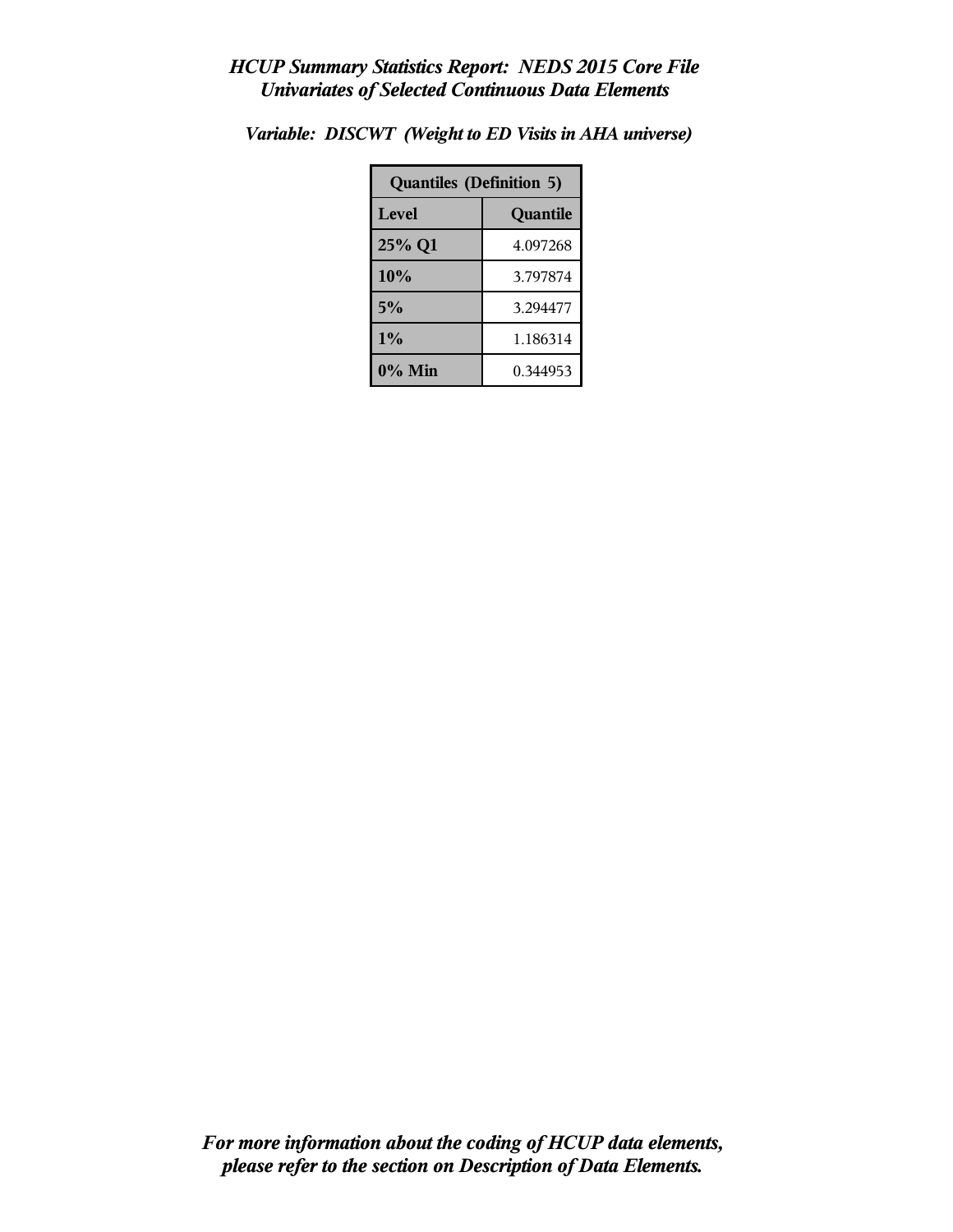| <b>Moments</b>         |            |                                |              |  |
|------------------------|------------|--------------------------------|--------------|--|
| N                      | 30541504   | <b>Sum Weights</b><br>30541504 |              |  |
| Mean                   | 40.0192439 | <b>Sum Observations</b>        | 1222247899   |  |
| <b>Std Deviation</b>   | 24.5185278 | Variance                       | 601.158204   |  |
| <b>Skewness</b>        | 0.20544291 | <b>Kurtosis</b>                | $-0.8971799$ |  |
| <b>Uncorrected SS</b>  | 6.72737E10 | <b>Corrected SS</b>            | 1.83603E10   |  |
| <b>Coeff Variation</b> | 61.266844  | <b>Std Error Mean</b>          | 0.00443659   |  |

#### *Variable: AGE (Age in years at admission)*

| <b>Basic Statistical Measures</b> |          |                            |           |  |
|-----------------------------------|----------|----------------------------|-----------|--|
| Location<br><b>Variability</b>    |          |                            |           |  |
| <b>Mean</b>                       | 40.01924 | <b>Std Deviation</b>       | 24.51853  |  |
| <b>Median</b>                     | 38.00000 | <b>Variance</b>            | 601.15820 |  |
| <b>Mode</b>                       | 0.00000  | Range                      | 90.00000  |  |
|                                   |          | <b>Interquartile Range</b> | 37.00000  |  |

| Tests for Location: Mu0=0 |   |                  |                 |        |  |
|---------------------------|---|------------------|-----------------|--------|--|
| <b>Test</b>               |   | <b>Statistic</b> | p Value         |        |  |
| <b>Student's t</b>        |   | 9020.273         | Pr >  t         | < 0001 |  |
| <b>Sign</b>               | M | 14901555         | $ Pr \ge =  M $ | < 0001 |  |
| <b>Signed Rank</b>        | S | 2.221E14         | $Pr \geq  S $   | < 0001 |  |

| <b>Quantiles (Definition 5)</b> |          |
|---------------------------------|----------|
| Level                           | Quantile |
| 100% Max                        | 90       |
| 99%                             | 90       |
| 95%                             | 83       |
| 90%                             | 75       |
| 75% Q3                          | 58       |
| 50% Median                      | 38       |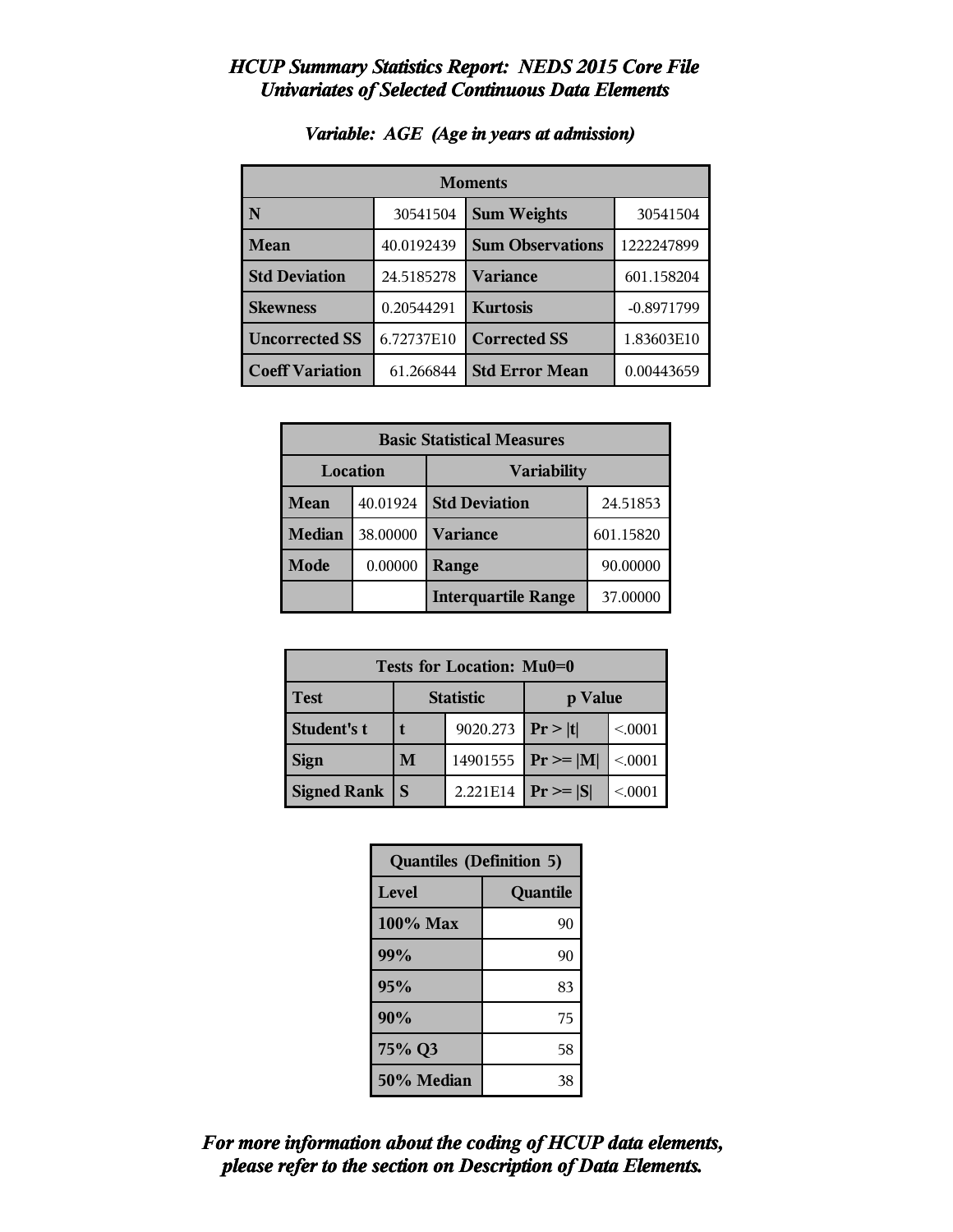| <b>Quantiles (Definition 5)</b> |          |  |
|---------------------------------|----------|--|
| Level                           | Quantile |  |
| 25% Q1                          | 21       |  |
| 10%                             | 6        |  |
| 5%                              | 2        |  |
| $1\%$                           | ſ        |  |
| 0% Min                          |          |  |

| Variable: AGE (Age in years at admission) |  |  |  |  |  |  |
|-------------------------------------------|--|--|--|--|--|--|
|-------------------------------------------|--|--|--|--|--|--|

| <b>Missing Values</b>          |       |                   |                       |  |
|--------------------------------|-------|-------------------|-----------------------|--|
|                                |       | <b>Percent Of</b> |                       |  |
| <b>Missing</b><br><b>Value</b> | Count | All Obs           | <b>Missing</b><br>Obs |  |
|                                | 404   | 0.00              | 34.04                 |  |
| C                              | 783   | 0.00              | 65.96                 |  |
| Total                          | 1187  | 0.00              | 100.00                |  |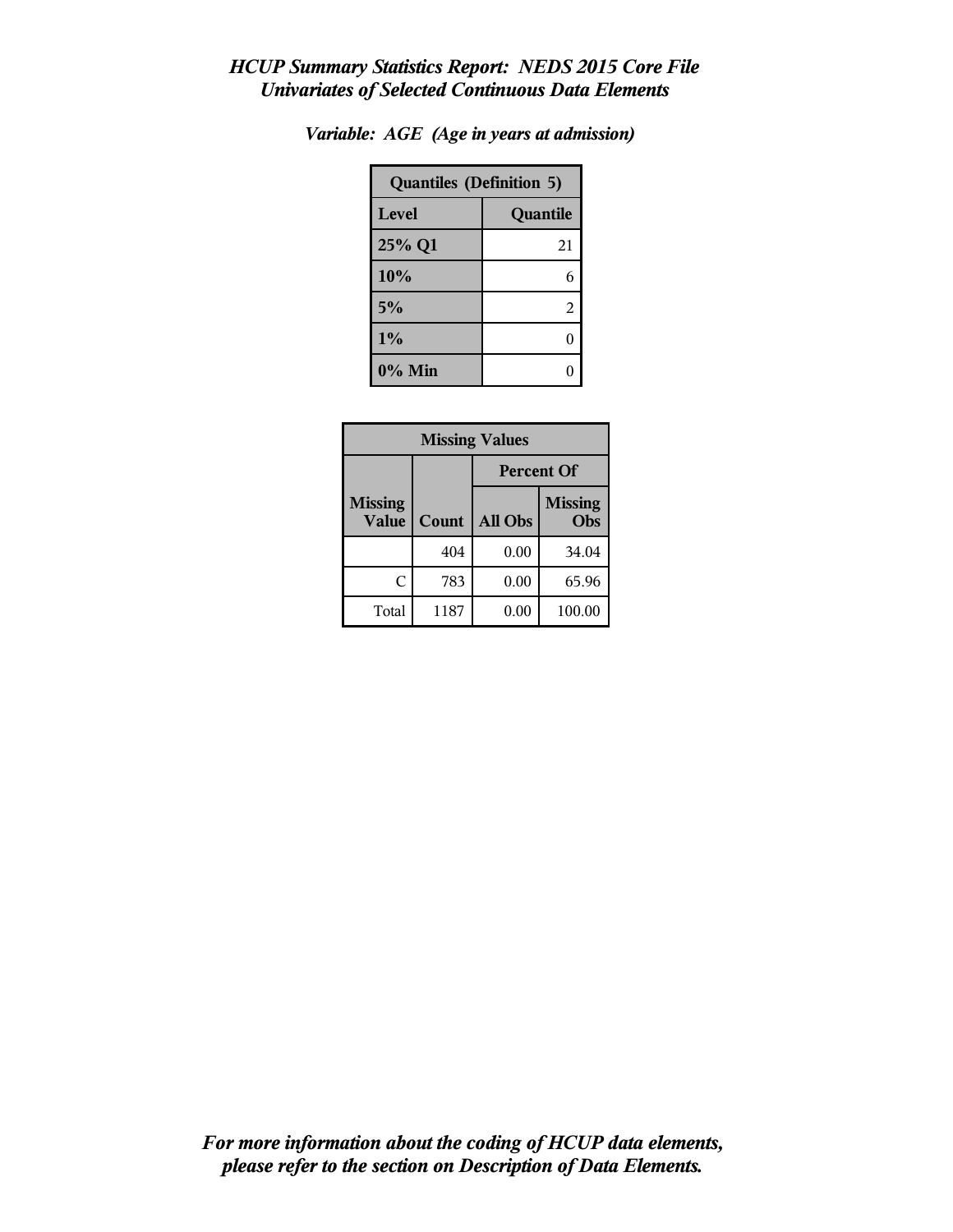| <b>Moments</b>         |            |                         |            |  |
|------------------------|------------|-------------------------|------------|--|
| N                      | 25635152   | <b>Sum Weights</b>      | 25635152   |  |
| <b>Mean</b>            | 3271.80839 | <b>Sum Observations</b> | 8.38733E10 |  |
| <b>Std Deviation</b>   | 4902.88381 | Variance                | 24038269.7 |  |
| <b>Skewness</b>        | 7.64423364 | <b>Kurtosis</b>         | 237.359624 |  |
| <b>Uncorrected SS</b>  | 8.90642E14 | <b>Corrected SS</b>     | 6.16225E14 |  |
| <b>Coeff Variation</b> | 149.852413 | <b>Std Error Mean</b>   | 0.96835289 |  |

#### *Variable: TOTCHG\_ED (Total charge for ED services)*

| <b>Basic Statistical Measures</b> |          |                            |          |  |
|-----------------------------------|----------|----------------------------|----------|--|
| Location<br><b>Variability</b>    |          |                            |          |  |
| <b>Mean</b>                       | 3271.808 | <b>Std Deviation</b>       | 4903     |  |
| <b>Median</b>                     | 1819.000 | <b>Variance</b>            | 24038270 |  |
| <b>Mode</b>                       | 2201.000 | Range                      | 932413   |  |
|                                   |          | <b>Interquartile Range</b> | 2659     |  |

| <b>Tests for Location: Mu0=0</b> |   |                    |                |         |  |
|----------------------------------|---|--------------------|----------------|---------|--|
| <b>Test</b>                      |   | <b>Statistic</b>   | p Value        |         |  |
| Student's t                      |   | 3378.736 $ Pr> t $ |                | < 0001  |  |
| <b>Sign</b>                      | M | 12817576           | $P_r \geq  M $ | < 0001  |  |
| <b>Signed Rank</b>               | S | 1.643E14           | $Pr \geq  S $  | < 0.001 |  |

| <b>Quantiles (Definition 5)</b> |          |
|---------------------------------|----------|
| Level                           | Quantile |
| 100% Max                        | 932513   |
| 99%                             | 23617    |
| 95%                             | 10872    |
| 90%                             | 7096     |
| 75% Q3                          | 3617     |
| 50% Median                      | 1819     |